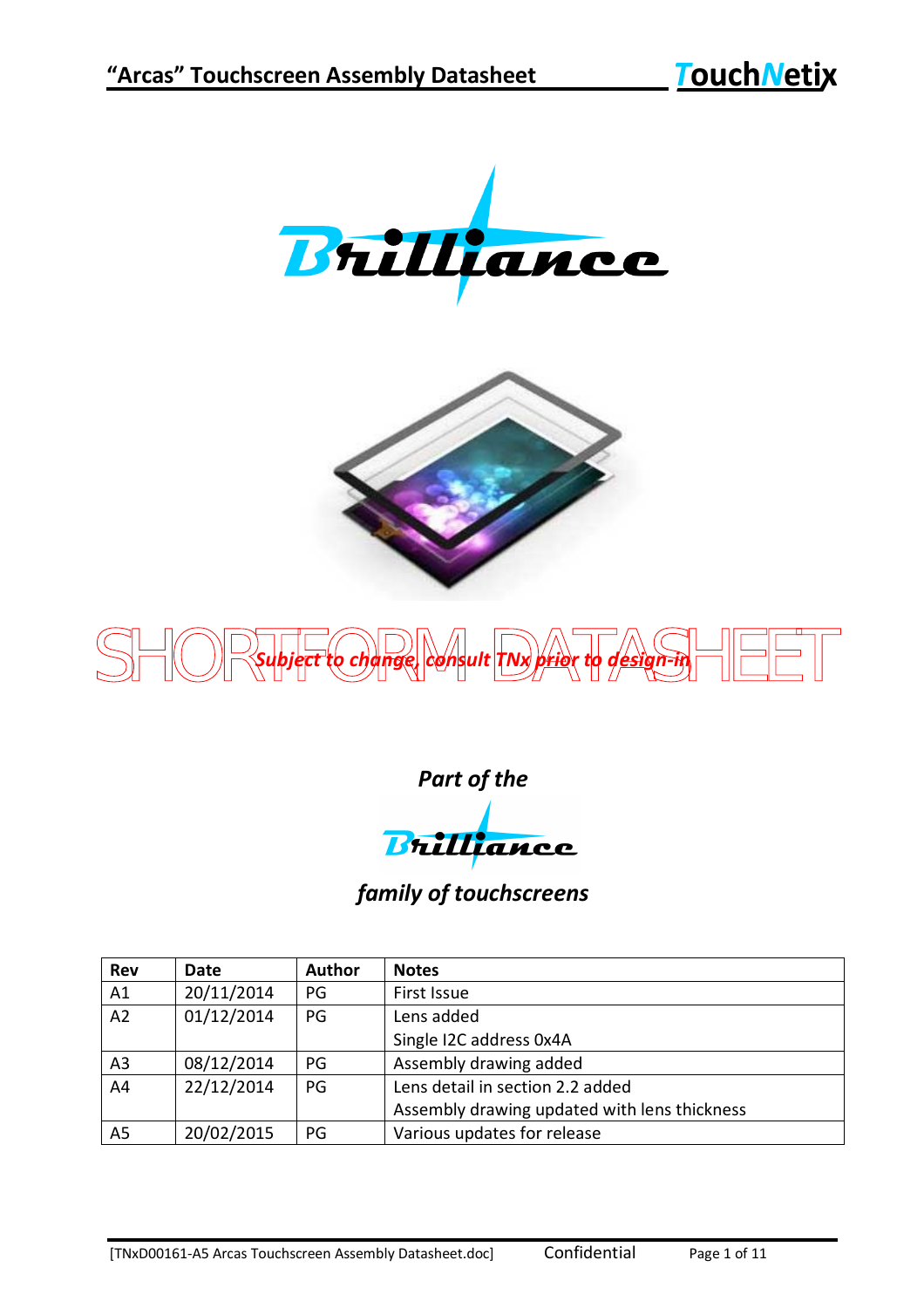## **1 Highlights**

Arcas is part of TouchNetix' Brilliance family of capacitive touchscreen assemblies.

It has the following features:

- *Up to 12-bit XY multi-touch reporting*
- *Supports up to 10 simultaneous touches*
- *Reporting rate typically 80 to 100Hz depending on configuration*
- *1.6mm chemically strengthened glass front lens*
- *Option for customizable cover lens up to 4mm glass subject to quantity*
- *Available as sensor only, without lens*
- *Robust sensor design allows operation with a wide range of 7" displays*
- *Industry leading EMC performance, especially for conducted immunity*
- *Active area is diagonal 16:10, tailored to fit most 7.0" TFT LCD panels*
- *I2C communication interface*

SHORTPORT CONTROLLED AND CONTROLLED AND CONTROLLED MODEL IN THE CONTROLLED MANUSCRIPTION OF THE CONTROLLED CONTROLLED THE CONTROLLED BE CALLED AND THE CONTROLLED BE CALLED AND THE CONTROLLED BE CALLED AND THE CONTROLLED BE *Optional USB adapter PCB to support multi-touch HID digitizer or "mouse mode" in legacy O.S.s and embedded versions of Windows™*

- *Active FPC tail connects to host via low cost 10 way 1mm pitch ZIF connector*
- *Two user configurable FPC tail length options*
- *Allows contemporary "bezel free" designs*
- *3D CAD available on request<sup>1</sup>*
- *Supported by TouchNetix' proprietary TNx TouchHub tuning software for Windows™*

 $\overline{a}$ 

 $1$  STEP file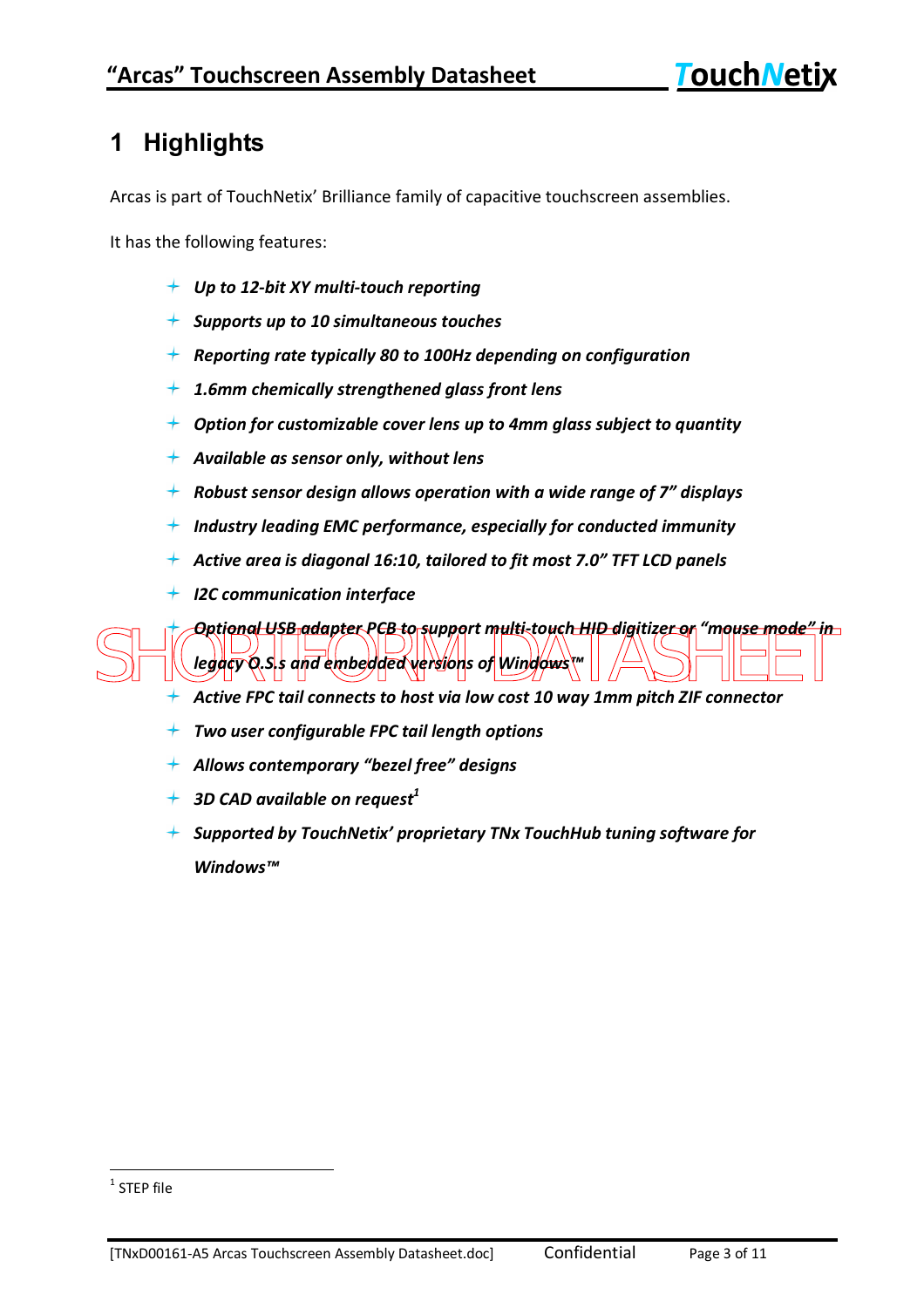## **2 Ordering Part Numbers**

### *2.1 Touchscreen Assembly*

**Touchscreen Assembly Part Number:** *TNxBR-070E-A8-AC-002rr*





**Sensor Assembly Part Number:** *TNxBR-070E-A8-AC-001rr*

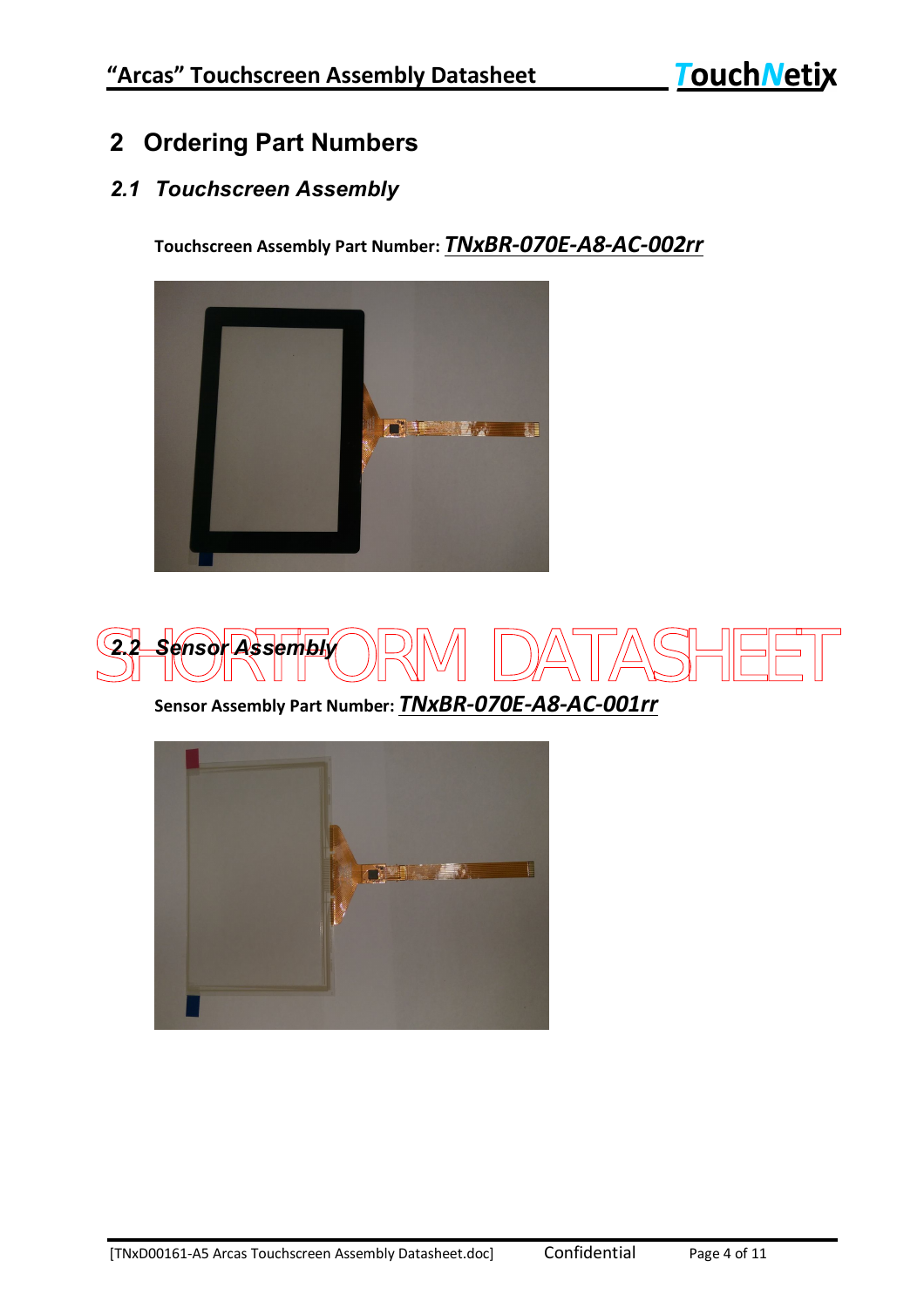#### *2.3 Optional Accessories*

#### **2.3.1 Mouse Mode USB Adapter (TNxAC-003)**

Connects to the 10-way FFC connector on the sensor control PCB and outputs to a USB Mini-B receptacle. This allows the host to treat the touch panel as a Mouse HID device in either relative (touchpad) mode or absolute (digitizer style) mode. The board measures 32x30mm<sup>2</sup>.



#### **2.3.2 EVK**

An evaluation kit is available

## **Part Number:** *TNxBR-EVK-070E-A8-AC-001rr*



- Arcas Touchscreen Assembly
- 1x TNxAC-003 Mouse Mode USB Adapter
- 1x USB stick containing TNx TouchHub evaluation and tuning software for XP/Win7/8

 2 Note that J1 (rectangular 5-way B2W connector) in the picture is an optional fit and is \*not\* populated by default.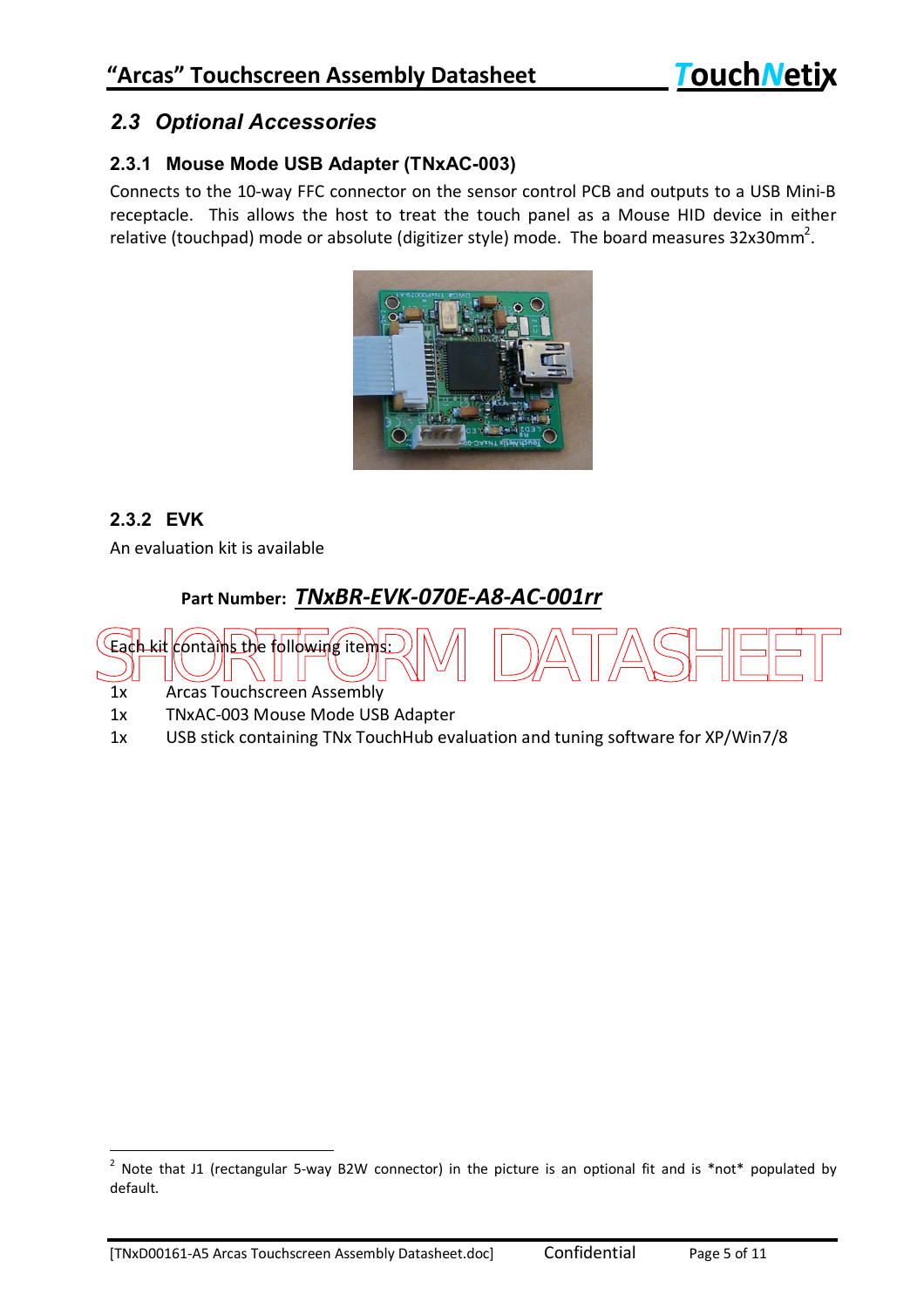## **3 Specifications**

## *3.1 Sensor*

| Base material:                   | PET (Polyethylene terephthalate) interconnects in silver |  |  |  |
|----------------------------------|----------------------------------------------------------|--|--|--|
| Thickness:                       | 0.4mm typ. from rear of lens                             |  |  |  |
| Overall dimension:               | 167mm x 111mm                                            |  |  |  |
| Touch active area <sup>3</sup> : | 159.9mm by 99.9mm                                        |  |  |  |
| Transmittance                    | >85%                                                     |  |  |  |
| Max lens thickness:              | 4mm glass, 2.5mm polycarbonate, 2mm acrylic              |  |  |  |
| Mass:                            | Consult TN <sub>x</sub>                                  |  |  |  |
| Orientation:                     | Suitable for portrait or landscape use                   |  |  |  |
| Attachment to housing:           | See "TNxAN00010 Recommended Attachment Methods for       |  |  |  |
|                                  | Touchscreen Assemblies"                                  |  |  |  |

#### *3.2 Standard Cover Lens*

| Material:                                                                     | 1.6mm (nom) chemically strengthened soda-lime glass                                             |
|-------------------------------------------------------------------------------|-------------------------------------------------------------------------------------------------|
| <b>Overall dimensions:</b>                                                    | 183.3mm by 122.3mm                                                                              |
| Transparent window:                                                           | 153.4mm by 92.4 mm                                                                              |
| Border decoration:                                                            | Process black ink, rear-side printed                                                            |
| Surface treatment:                                                            | Anti-fingerprint (AF) coating                                                                   |
| Surface hardness<br>:An <mark>ti-shatt</mark> ter<br><u>erbitedilive film</u> | ⊯क<br>Fragmentation/resistance of Bonded semport<br>Reel off type, Yo entire upper lens suctace |

## *3.3 FPC*

| Position on sensor:   | Exits sensor at middle of long edge                                                                                                                          |  |  |
|-----------------------|--------------------------------------------------------------------------------------------------------------------------------------------------------------|--|--|
| Material:             | Polyimide substrate + localized epoxy-glass FR4 rigidiser                                                                                                    |  |  |
| Rigidiser dimensions: | 17.6mm by 13.8mm                                                                                                                                             |  |  |
| Rigidiser thickness:  | 0.6 <sub>mm</sub>                                                                                                                                            |  |  |
| Components:           | Top (touch) side only above rigidiser                                                                                                                        |  |  |
| Max component height: | 1.0mm above rigidiser top surface                                                                                                                            |  |  |
| Length <sup>5</sup> : | 100.0mm standard, 13.6mm by user cutting excess tail                                                                                                         |  |  |
| Contact fingers:      | Gold plated                                                                                                                                                  |  |  |
| Mounting:             | "TNxAN00009 FPC Considerations for<br><b>Touchscreen</b><br>See i<br>Assemblies". Rear side is component free and is suitable for<br>adhesive tape mounting. |  |  |
| Host connector type:  | 1mm pitch 10way ZIF. Example: FCI SFW10R-2STxxLF or<br>equivalent                                                                                            |  |  |
| Min bend radius:      | 2mm                                                                                                                                                          |  |  |
| Max bending cycles:   | 3                                                                                                                                                            |  |  |

 3 Defined as transparent area inside silver print

<sup>&</sup>lt;sup>4</sup> Application testing required: sensor does not cover entire lens

 $5$  Measured to the nearest edge of the component rigidiser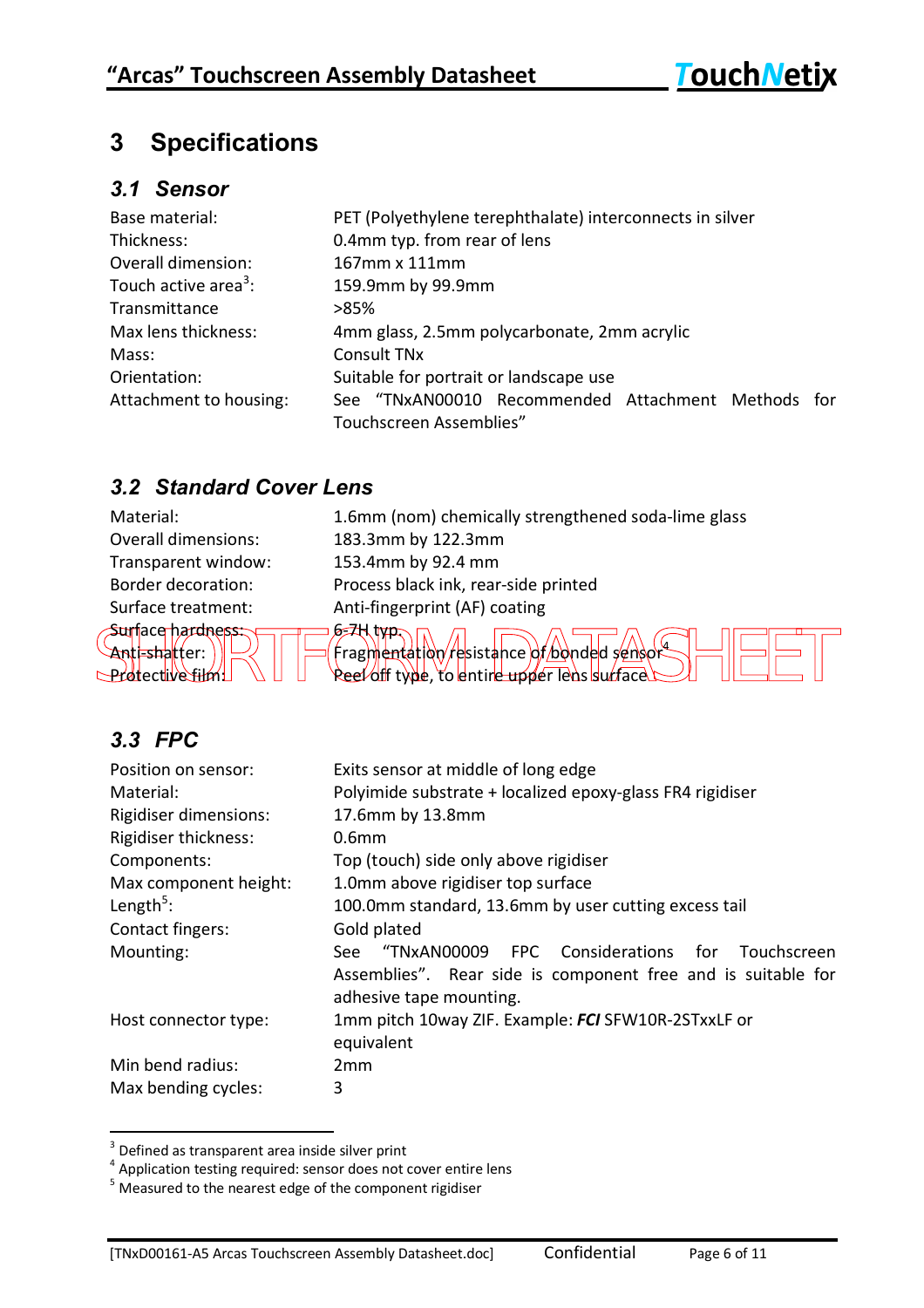## *3.4 LCD Mounting*

An LCD can be mounted to the rear of the sensor using an adhesive gasket $^6$  using suitable pressure sensitive adhesive e.g.  $3M$  VHB<sup> $M$ </sup> or equivalent<sup>7</sup>. The sensor is also suitable for full optical bond to the LCD using wet or dry adhesive. Contact TNx for guidance.

See "TNxAN00010-A1 Recommended Attachment Methods for Touchscreen Assemblies".

It is strongly recommended that early testing with a target LCD is conducted to identify any incompatibilities with noisy LCD drive electronics<sup>8</sup>.

#### *3.5 Environmental*

Operating temperature: -20°C to +70°C Storage temperature: -30°C to +85°C RoHS: Compliant

Operating humidity: 5 to 90% RH non-condensing Storage humidity: 45 to 85% RH non-condensing Impact rating: IK rating dependent on final application. Consult TNx

# SHORTFORM DATASHEET

 $\overline{a}$  $^6$  To be fitted by customer or as part of 3<sup>rd</sup> party "moduler's" responsibility

 $^7$  It is very important to conduct material compatibility trials for any adhesives that are in direct contact with any part of the sensor, unless they are already proven to be non-aggressors

<sup>&</sup>lt;sup>8</sup> The Brilliance series is designed to repel most LCD noise but there are so many LCD variants with radically different levels of noise emitted, that pre-testing is advised.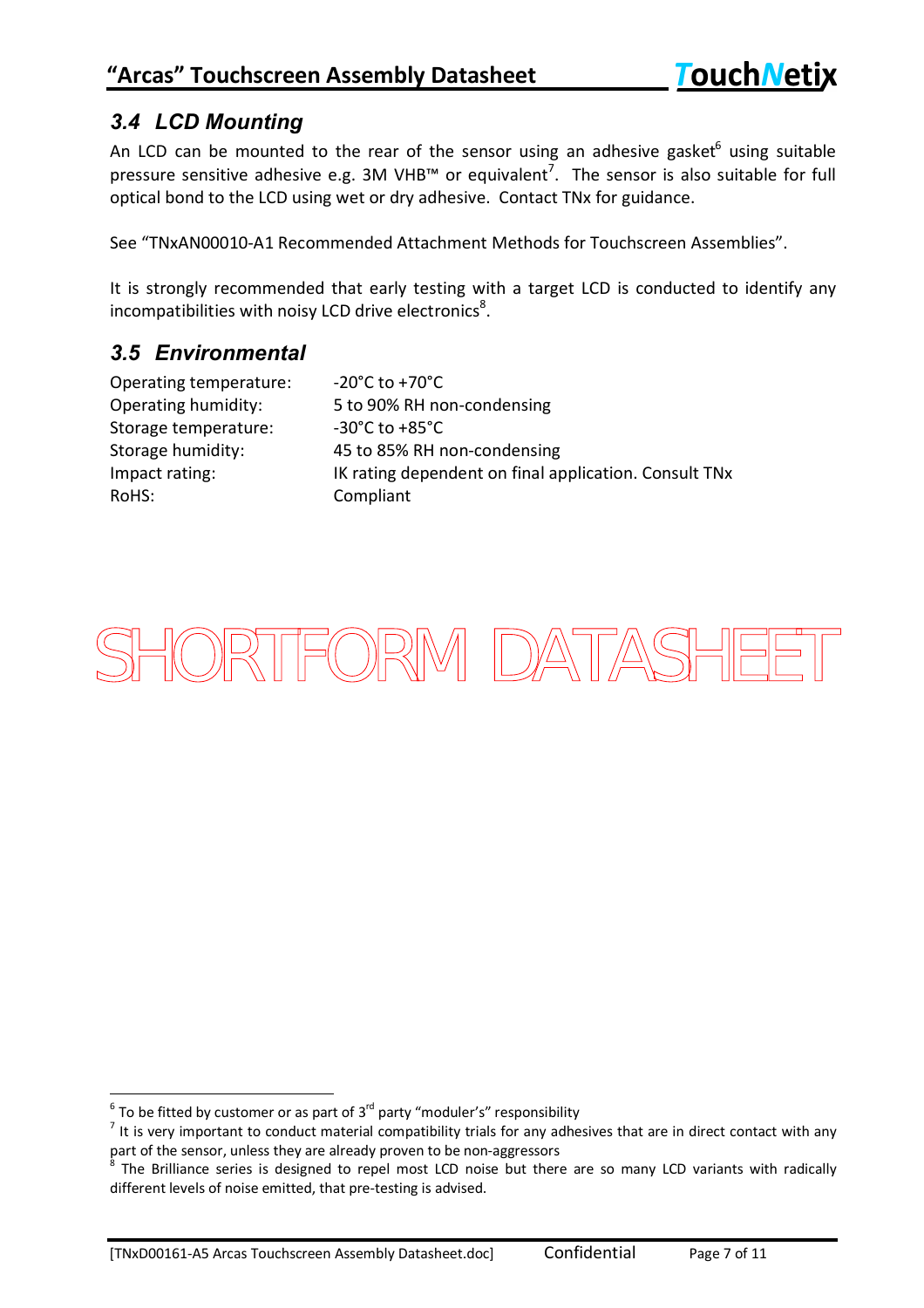## **6 Mechanical Drawing**

*6.1 Sensor Assembly drawing*